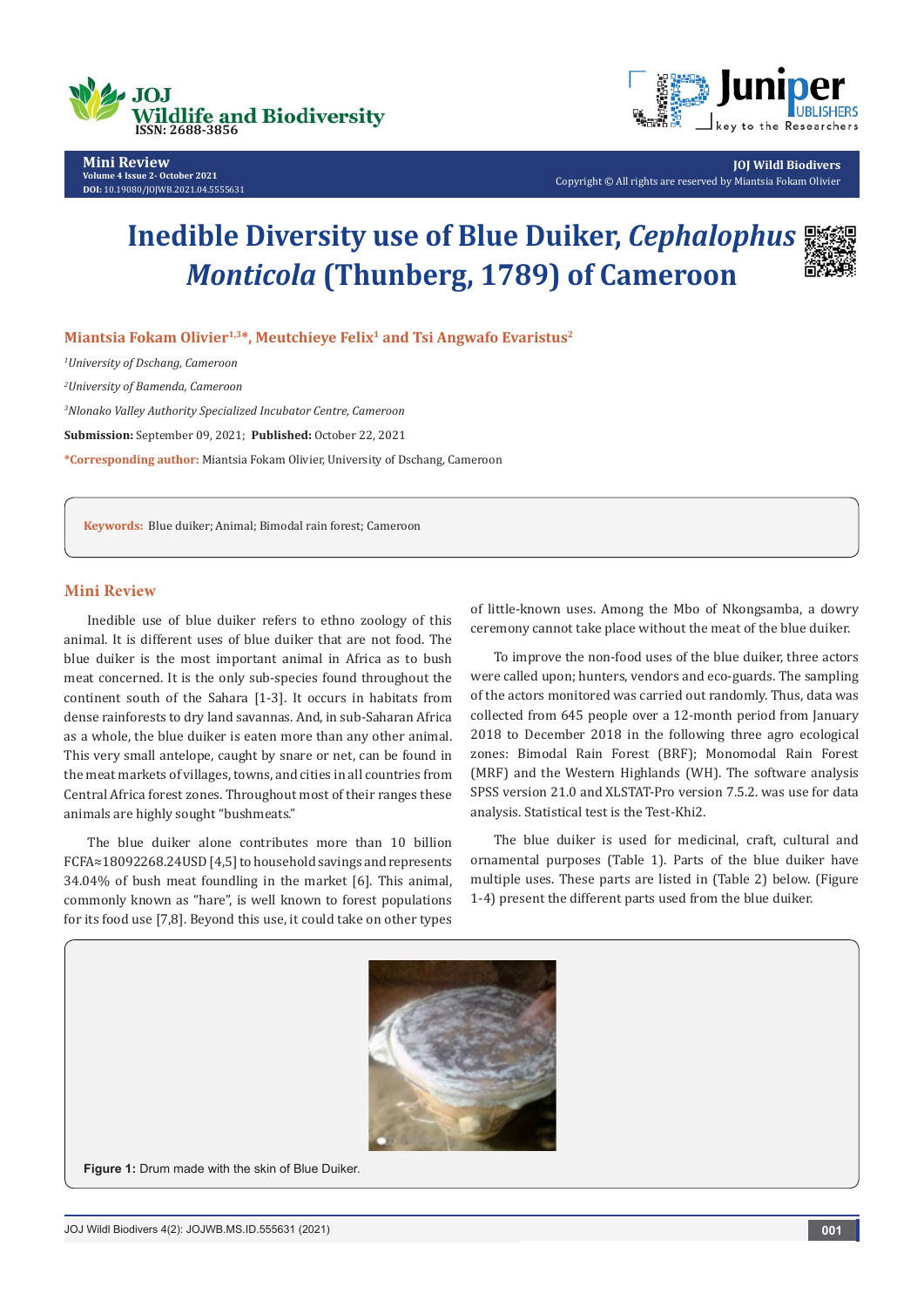# **Table 1:** Inedible uses of Blue Duiker.

|                             | <b>Zones</b>     |                |                 |             |                 |             |              |                  |
|-----------------------------|------------------|----------------|-----------------|-------------|-----------------|-------------|--------------|------------------|
| Inedible use of Blue Duiker | $X_i$            | <b>BRF</b> (%) | $X_i$           | MRF $(%)$   | $X_i$           | WH $(%)$    | <b>Total</b> | Test-Khi2 (Sign) |
| Craft                       | $51_a$           | 14.25          | 14 <sub>a</sub> | 7.95        | $9_a$           | 8.11        | 74           | 94.128           |
| Cultural                    | $4_a$            | 1.12           | $7_a$           | 3.98        | 27 <sub>b</sub> | 24.32       | 38           |                  |
| Massage                     | $21\rm_a$        | 5.87           | $12_a$          | 6.82        | $6_a$           | 5.41        | 39           |                  |
| Medicinal                   | $129_a$          | 36.03          | $69_{\rm a}$    | 39.2        | 25 <sub>b</sub> | 22.52       | 223          |                  |
| Decoration                  | 115 <sub>a</sub> | 32.12          | $47_a$          | 26.7        | $31_a$          | 27.93       | 193          |                  |
| Protection                  | $38_a$           | 10.61          | $27_a$          | 15.34       | $13_a$          | 11.71       | 78           |                  |
| <b>Total</b>                | 358              | 100            | 176             | 100         | 111             | 100         | 645          |                  |
| P-value                     |                  | $P=0.000$      |                 | $P = 0.000$ |                 | $P = 0.000$ |              |                  |

P < 0.05. Each letter in index (a, b, c, d, e, f, g) indicates a sub-set of categorical ages of which the proportions in the column do not vary significantly from each other at 0.05.

**Table 2:** Parts of Blue Duiker of inedible use.

|                                  | <b>Zones</b>       |             |                  |             |                      |               |              |                 |
|----------------------------------|--------------------|-------------|------------------|-------------|----------------------|---------------|--------------|-----------------|
| <b>Parts of Bleu Duiker Used</b> | $\mathbf{X}_{i}$   | BRF $(%)$   | $\mathbf{x}_{i}$ | MRF $(%)$   | $X_i$                | <b>WH (%)</b> | <b>Total</b> | Test-Khi2 (sig) |
| Horn                             | 14a                | 3.91        | 24 <sub>h</sub>  | 13.64       | 22 <sub>h</sub>      | 19.82         | 60           | 136.601         |
| Crown                            | $71_a$             | 19.83       | $35_a$           | 19.89       | $19_a$               | 17.12         | 125          |                 |
| Legs                             | $169$ <sub>a</sub> | 47.21       | 50 <sub>h</sub>  | 28.41       | 20 <sub>b</sub>      | 18.02         | 239          |                 |
| Skin                             | $26_a$             | 7.6         | 41 <sub>b</sub>  | 23.3        | $47_c$               | 42.34         | 114          |                 |
| Hair                             | $27_a$             | 7.54        | $11_a$           | 6.25        | $\mathbf{3}_{\rm a}$ | 2.7           | 41           |                 |
| Tail                             | 51 <sub>a</sub>    | 14.25       | $15_a$           | 8.52        | 0 <sub>b</sub>       | $\bf{0}$      | 66           |                 |
| <b>Total</b>                     | 358                | 100         | 176              | 100         | 111                  | 100           | 645          |                 |
| P-value                          |                    | $P = 0.000$ |                  | $P = 0.000$ |                      | $P = 0.000$   |              |                 |

P < 0.05. Each letter in index (a, b, c) indicates a sub-set of categorical zones of which the proportions in the column do not vary significantly from each other at 0.05.



**Figure 2:** skin of Blue Duiker.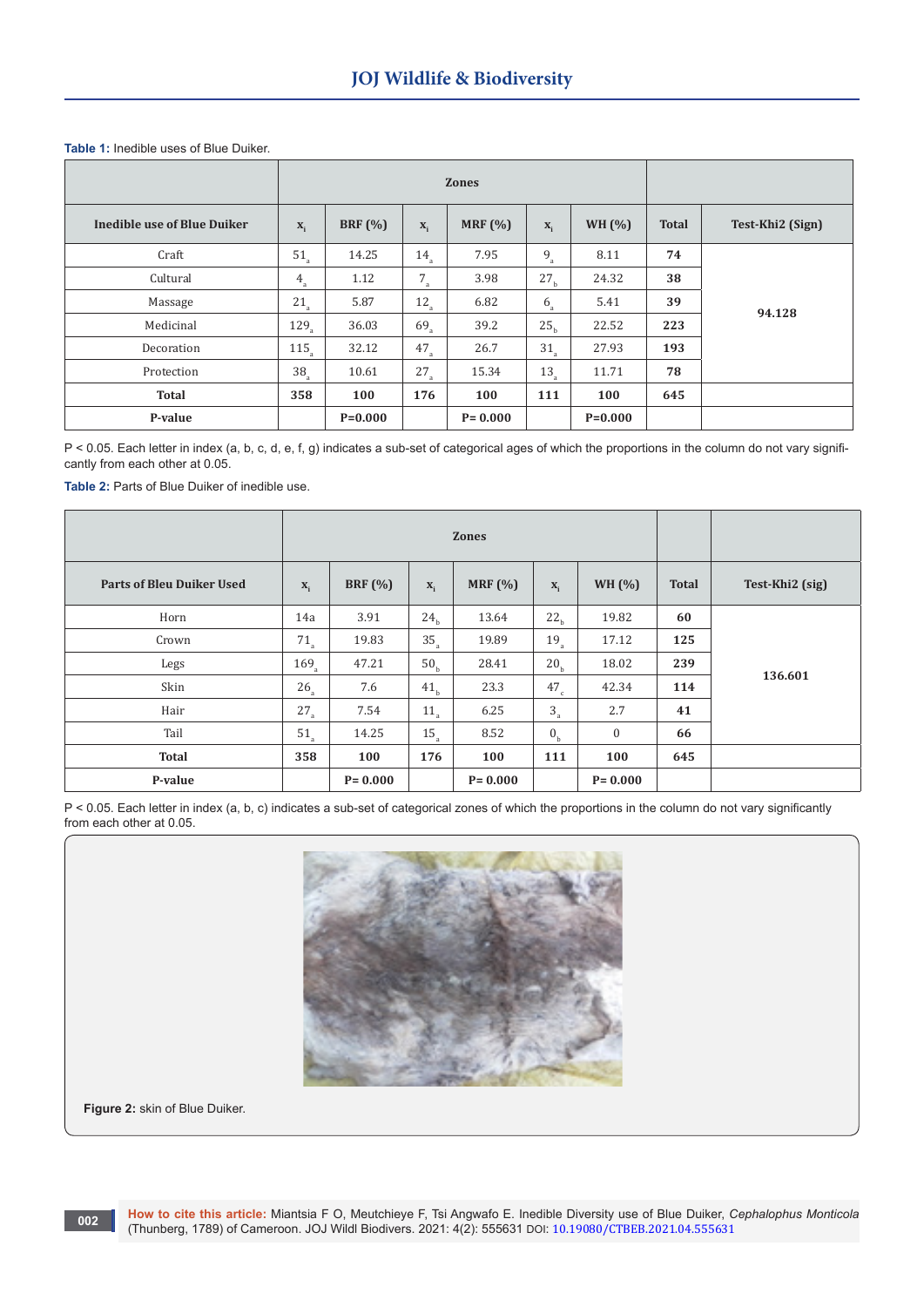

#### **Figure 3:** Crown of Blue Duiker.



**Figure 4:** Legs of Blue Duiker.

### **Conclusion**

This study was permitted to evaluation the diversity use nonfood of blue duiker in Cameroon. It is very important to introduce blue duiker in the strategy of wildlife management of Congo Basin. The sustainable management of this animal will the grantee of the cultural conservation and the biodiversity in Africa. It will be necessary to widen studies of the animal in order to have data base of blue duiker.

## **References**

**003**

- 1. [Dubost G \(1980\) L'écologie et la vie sociale du Céphalophe bleu](https://onlinelibrary.wiley.com/doi/abs/10.1111/j.1439-0310.1980.tb01243.x)  (*Cephalophus monticola* [Thunberg\) petit ruminant forestier africain.](https://onlinelibrary.wiley.com/doi/abs/10.1111/j.1439-0310.1980.tb01243.x)  Zeitschrift f*ü*[r Tierpsychologie \(54\): 205-266.](https://onlinelibrary.wiley.com/doi/abs/10.1111/j.1439-0310.1980.tb01243.x)
- 2. Feer F (1989) Occupation de l'espace par deux bovidés sympatriques de la forêt dense africaine (*cephalophus callipygus* et *C. Dorsalis*) : influence du rythme d'activité. Rev Eco (Terre Vie) (44): 225-248.
- 3. [Boomker J, Booyse DG Keep ME \(1991\) Parasites of South African](https://pubmed.ncbi.nlm.nih.gov/2052315/)  [wildlife VI. Helminths of blue duikers](https://pubmed.ncbi.nlm.nih.gov/2052315/) *Cephalophus monticola* in Natal. Onderstepoort [J Vet Res \(58\): 11-13.](https://pubmed.ncbi.nlm.nih.gov/2052315/)
- 4. [Ebaa Atyi R, Lescuyer G, Poufoun NJ, Fouda MT \(2013\) Etude de](https://afrique-centrale.cirad.fr/content/download/4439/34072/version/1/file/Etude+importance+%C3%A9co+secteurs+for%C3%AAts+faune+au+Cameroun.pdf)  l'importance **é**[conomique et sociale du secteur forestier et faunique au](https://afrique-centrale.cirad.fr/content/download/4439/34072/version/1/file/Etude+importance+%C3%A9co+secteurs+for%C3%AAts+faune+au+Cameroun.pdf)  [Cameroun. Rapport final CIFOR, p. 278.](https://afrique-centrale.cirad.fr/content/download/4439/34072/version/1/file/Etude+importance+%C3%A9co+secteurs+for%C3%AAts+faune+au+Cameroun.pdf)
- 5. [Lescuyer G, Nasi R \(2016\) Contributions financières et économiques](https://www.jstor.org/stable/26453622)  [de la viande de brousse aux conditions de vie rurales et urbaines au](https://www.jstor.org/stable/26453622)  [Cameroun : Eléments pour le développement d'une politique publique.](https://www.jstor.org/stable/26453622)  [International Forestry Review 20\(10\): 1-15.](https://www.jstor.org/stable/26453622)
- 6. [Coad L, Fa JE, Abernethy K, van Vliet N, Santamaria C, et al. \(2019\)](https://www.cifor.org/publications/pdf_files/Books/BCoad1901.pdf)  [Towards a sustainable, participatory and inclusive wild meat sector.](https://www.cifor.org/publications/pdf_files/Books/BCoad1901.pdf)  [Bogor Indonesia: CIFOR, p. 153.](https://www.cifor.org/publications/pdf_files/Books/BCoad1901.pdf)
- 7. COMIFAC (2015) Stratégie sous régionale pour l'utilisation durable de la faune sauvage par les communautés autochtones et locales des pays de l'espace COMIFAC. Adoptée en Conseil des Ministres de la COMIFAC en janvier Rapport, p. 25.
- 8. [Hette S \(2018\) Quantification de la viande de brousse prélevée et](https://matheo.uliege.be/bitstream/2268.2/5103/5/TFE%20Samuel%20HETTE_sans_annexes.pdf)  [consommée dans trois villages du sud-est du Cameroun. Travail de](https://matheo.uliege.be/bitstream/2268.2/5103/5/TFE%20Samuel%20HETTE_sans_annexes.pdf)  [fin d'études présenté en vue de l'obtention du diplôme de master bio](https://matheo.uliege.be/bitstream/2268.2/5103/5/TFE%20Samuel%20HETTE_sans_annexes.pdf)  [ingénieur en gestion des forêts et des espaces naturels. Liège université](https://matheo.uliege.be/bitstream/2268.2/5103/5/TFE%20Samuel%20HETTE_sans_annexes.pdf)  [Agro-Bio-Tech, p. 75.](https://matheo.uliege.be/bitstream/2268.2/5103/5/TFE%20Samuel%20HETTE_sans_annexes.pdf)